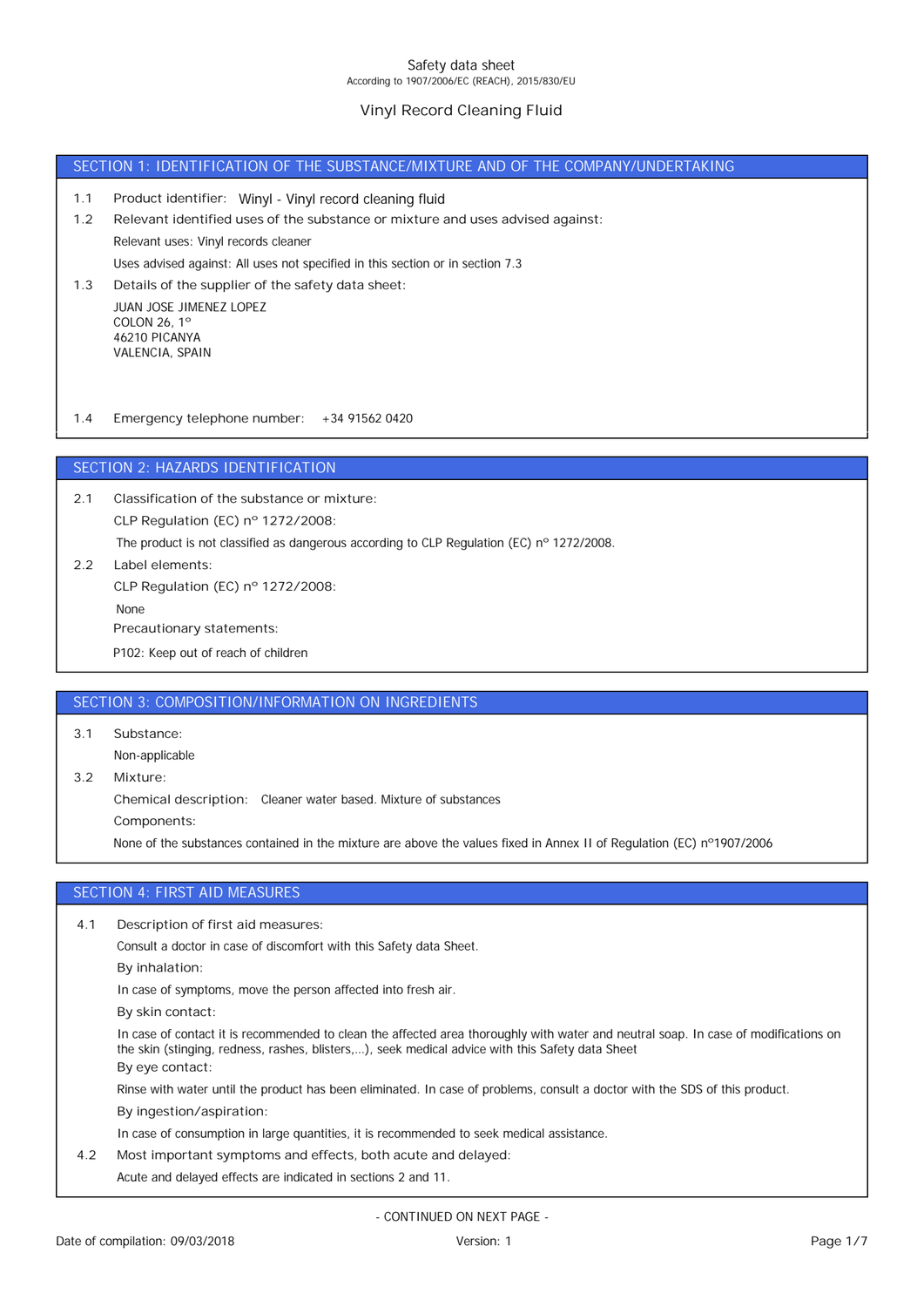# **Vinyl Record Cleaning Fluid**

## SECTION 4: FIRST AID MEASURES (continued)

Non-applicable **4.3 Indication of any immediate medical attention and special treatment needed:**

### SECTION 5: FIREFIGHTING MEASURES

**5.1 Extinguishing media:**

Product is non-flammable, low risk of fire by the inflammability characteristics of the product in normal conditions of storage, manipulation and use. In the case of the existence of sustained combustion as a result of improper manipulation, storage or use any type of extinguishing agent can be used (ABC Powder, water,...)

**5.2 Special hazards arising from the substance or mixture:**

Due to its non-flammable nature, the product does not present a fire risk under normal conditions of storage, manipulation and use.

**5.3 Advice for firefighters:**

Depending on the magnitude of the fire it may be necessary to use full protective clothing and individual respiratory equipment. Minimum emergency facilities and equipment should be available (fire blankets, portable first aid kit,...) in accordance with Directive 89/654/EC.

**Additional provisions:**

Act in accordance with the Internal Emergency Plan and the Information Sheets on actions to take after an accident or other emergencies. Destroy any source of ignition. In case of fire, refrigerate the storage containers and tanks for products susceptible to inflammation, explosion or BLEVE as a result of high temperatures. Avoid spillage of the products used to extinguish the fire into an aqueous medium.

#### SECTION 6: ACCIDENTAL RELEASE MEASURES

**6.1 Personal precautions, protective equipment and emergency procedures:**

Isolate leaks provided that there is no additional risk for the people performing this task.

**6.2 Environmental precautions:**

This product is not classified as hazardous to the environment. Keep product away from drains, surface and underground water.

**6.3 Methods and material for containment and cleaning up:**

It is recommended:

Absorb the spillage using sand or inert absorbent and move it to a safe place. Do not absorb in sawdust or other combustible absorbents. For any concern related to disposal consult section 13.

**6.4 Reference to other sections:**

See sections 8 and 13.

# SECTION 7: HANDLING AND STORAGE

- **7.1 Precautions for safe handling:**
	- A.- Precautions for safe manipulation

Comply with the current legislation concerning the prevention of industrial risks. Keep containers hermetically sealed. Control spills and residues, destroying them with safe methods (section 6). Avoid leakages from the container. Maintain order and cleanliness where dangerous products are used.

B.- Technical recommendations for the prevention of fires and explosions

It is recommended to transfer at a slow speed to avoid the creation of electrostatic charges that could affect flammable products. Consult section 10 for conditions and materials that should be avoided.

C.- Technical recommendations to prevent ergonomic and toxicological risks

- Do not eat or drink during the process, washing hands afterwards with suitable cleaning products.
- D.- Technical recommendations to prevent environmental risks

It is not necessary to take special measures to prevent environmental risks. For more information see subsection 6.2

- **7.2 Conditions for safe storage, including any incompatibilities:**
	- A.- Technical measures for storage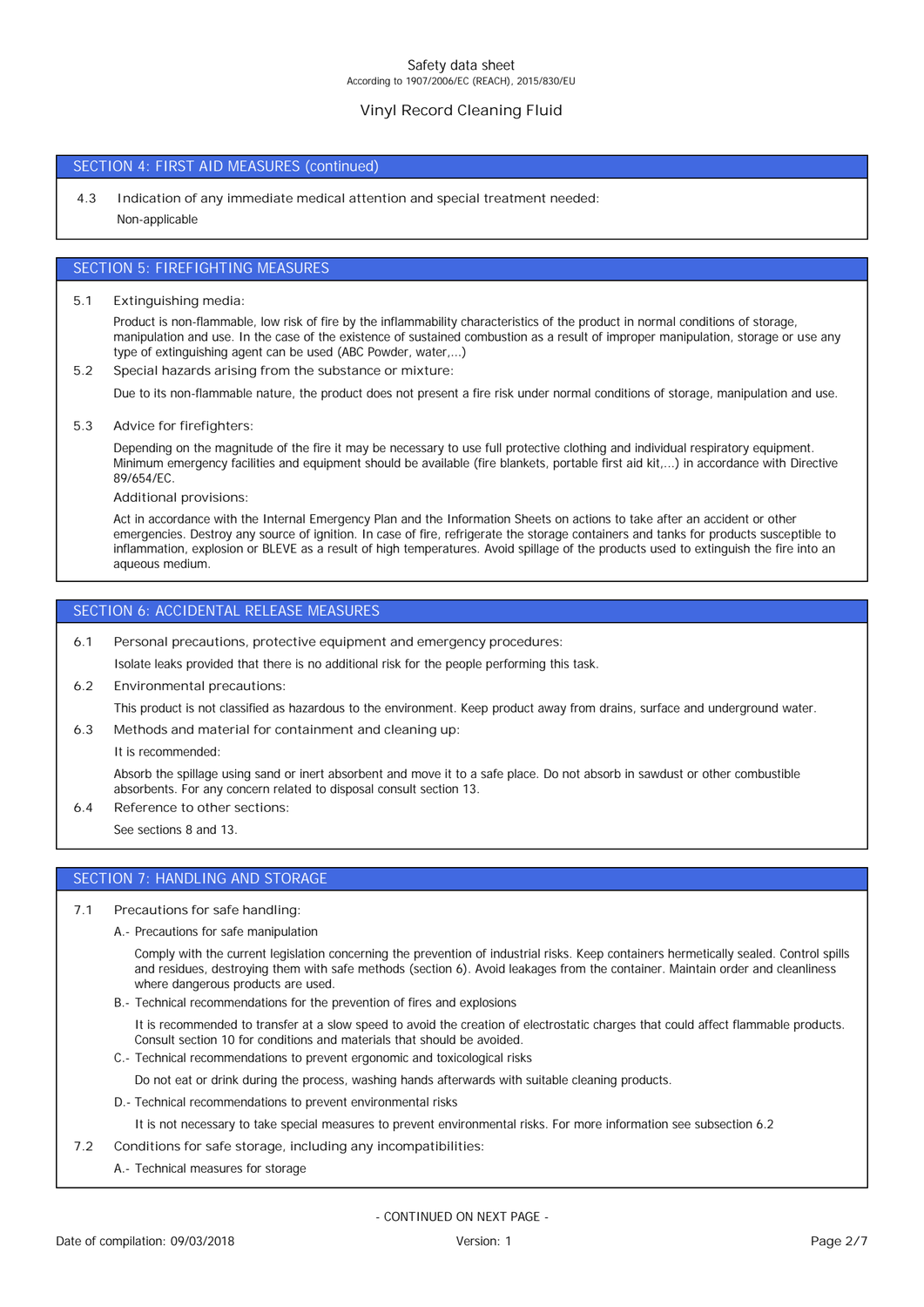# **Vinyl Record Cleaning Fluid**

# SECTION 7: HANDLING AND STORAGE (continued) Maximum Temp.: 35 °C Minimum Temp.: 5 °C Avoid sources of heat, radiation, static electricity and contact with food. For additional information see subsection 10.5 B.- General conditions for storageAverage molecular weight: 45,69 g/mol Average carbon number: 1,97 V.O.C. density at 20 ºC: Non-applicable V.O.C. (Supply): 4,65 % weight With regard to Directive 2010/75/EU, this product has the following characteristics: **Volatile organic compounds:** In accordance with the community legislation for the protection of the environment it is recommended to avoid environmental spillage of both the product and its container. For additional information see subsection 7.1.D SECTION 9: PHYSICAL AND CHEMICAL PROPERTIES Appearance: Not available Physical state at 20 °C: Liquid **Appearance:** For complete information see the product datasheet. **9.1 Information on basic physical and chemical properties: Environmental exposure controls:** SECTION 8: EXPOSURE CONTROLS/PERSONAL PROTECTION

| Color:                                                                                             | Not available     |
|----------------------------------------------------------------------------------------------------|-------------------|
| Odor:                                                                                              | Not available *   |
| Odour threshold:                                                                                   | Non-applicable *  |
| Volatility:                                                                                        |                   |
| Boiling point at atmospheric pressure:                                                             | 78 °C             |
| Vapour pressure at 20 °C:                                                                          | 6854 Pa           |
| Vapour pressure at 50 °C:                                                                          | 31901 Pa (32 kPa) |
| Evaporation rate at 20 °C:                                                                         | Non-applicable *  |
| Product description:                                                                               |                   |
| Density at 20 °C:                                                                                  | $0,99$ g/ml       |
| Relative density at 20 °C:                                                                         | Non-applicable *  |
| Dynamic viscosity at 20 °C:                                                                        | Non-applicable *  |
| Kinematic viscosity at 20 °C:                                                                      | Non-applicable *  |
| Kinematic viscosity at 40 °C:                                                                      | Non-applicable *  |
| Concentration:                                                                                     | Non-applicable *  |
| pH:                                                                                                | 7,0               |
| Vapour density at 20 °C:                                                                           | Non-applicable *  |
| Partition coefficient n-octanol/water 20 °C:                                                       | Non-applicable *  |
| Solubility in water at 20 °C:                                                                      | Non-applicable *  |
| Solubility properties:                                                                             | Non-applicable *  |
| Decomposition temperature:                                                                         | Non-applicable *  |
| Melting point/freezing point:                                                                      | Non-applicable *  |
| *Not relevant due to the nature of the product, not providing information property of its hazards. |                   |

- CONTINUED ON NEXT PAGE -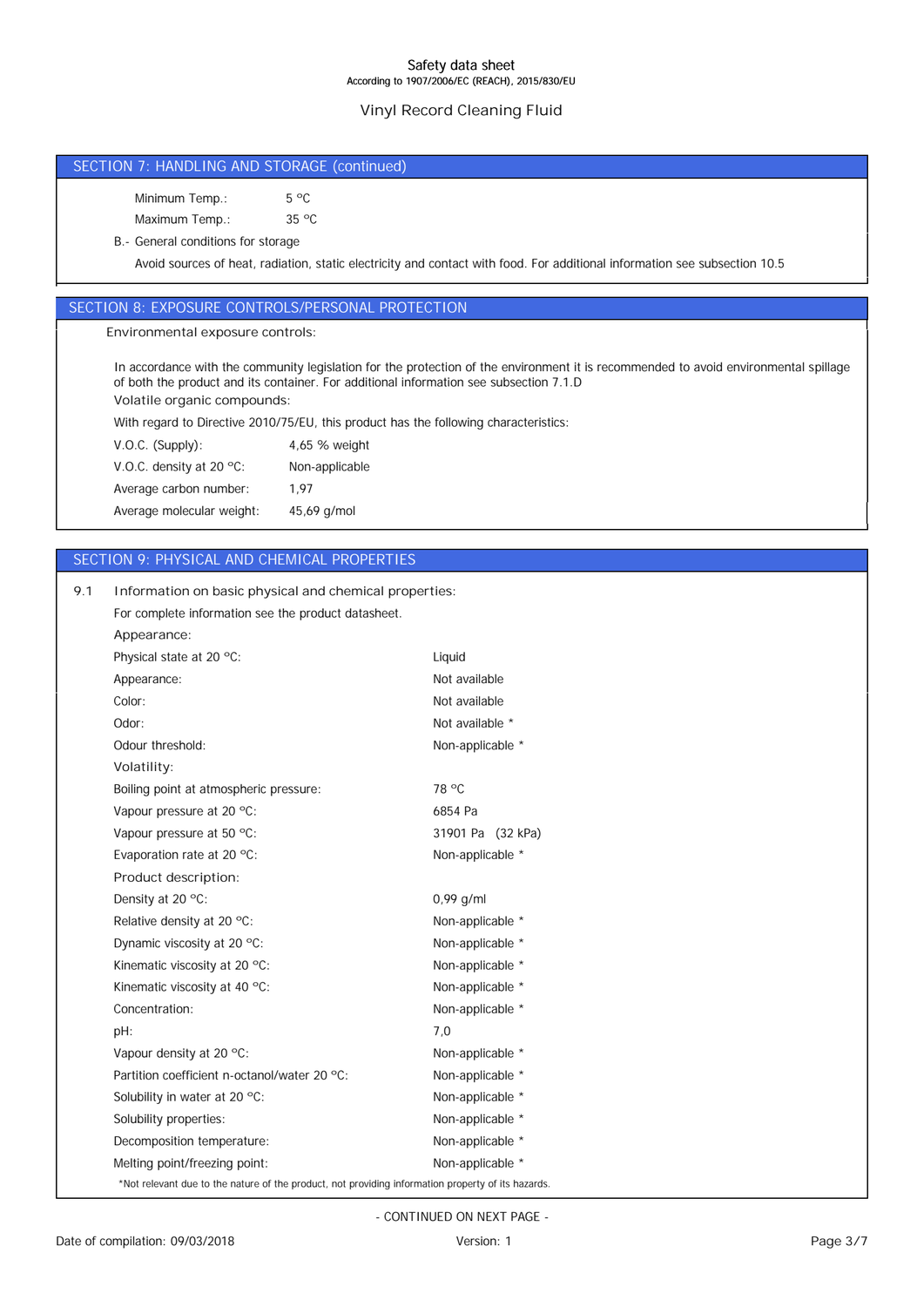# **Vinyl Record Cleaning Fluid**

|     | SECTION 9: PHYSICAL AND CHEMICAL PROPERTIES (continued)                                            |                          |
|-----|----------------------------------------------------------------------------------------------------|--------------------------|
|     | Explosive properties:                                                                              | Non-applicable *         |
|     | Oxidising properties:                                                                              | Non-applicable *         |
|     | Flammability:                                                                                      |                          |
|     | Flash Point:                                                                                       | Non Flammable $(>60 °C)$ |
|     | Flammability (solid, gas):                                                                         | Non-applicable *         |
|     | Autoignition temperature:                                                                          | 423 $\degree$ C          |
|     | Lower flammability limit:                                                                          | Non-applicable *         |
|     | Upper flammability limit:                                                                          | Non-applicable *         |
| 9.2 | Other information:                                                                                 |                          |
|     | Surface tension at 20 $^{\circ}$ C:                                                                | Non-applicable *         |
|     | Refraction index:                                                                                  | Non-applicable *         |
|     | *Not relevant due to the nature of the product, not providing information property of its hazards. |                          |

# SECTION 10: STABILITY AND REACTIVITY

**10.1 Reactivity:**

No hazardous reactions are expected because the product is stable under recommended storage conditions. See section 7.

**10.2 Chemical stability:**

Chemically stable under the conditions of storage, handling and use.

**10.3 Possibility of hazardous reactions:**

Under the specified conditions, hazardous reactions that lead to excessive temperatures or pressure are not expected.

**10.4 Conditions to avoid:**

Applicable for handling and storage at room temperature:

| Shock and friction | Contact with air | Increase in temperature | Sunliaht     | Humidity    |
|--------------------|------------------|-------------------------|--------------|-------------|
| Not                | Not              | Not                     | Not          | `applicable |
| : applicable       | applicable       | : applicable            | : applicable | Not         |

#### **10.5 Incompatible materials:**

| Acids              | Water          | Combustive materials | Combustible materials | Others                        |
|--------------------|----------------|----------------------|-----------------------|-------------------------------|
| Avoid strong acids | Not applicable | Not applicable       | Not applicable        | Avoid alkalis or strong bases |

**10.6 Hazardous decomposition products:**

See subsection 10.3, 10.4 and 10.5 to find out the specific decomposition products. Depending on the decomposition conditions, complex mixtures of chemical substances can be released: carbon dioxide (CO2), carbon monoxide and other organic compounds.

## SECTION 11: TOXICOLOGICAL INFORMATION

**11.1 Information on toxicological effects:**

LD50 oral > 2000 mg/kg (rat)

**Dangerous health implications:**

In case of exposure that is repetitive, prolonged or at concentrations higher than recommended by the occupational exposure limits, it may result in adverse effects on health depending on the means of exposure:

- A.- Ingestion (acute effect):
	- Acute toxicity: Based on available data, the classification criteria are not met
	- Corrosivity/Irritability: Based on available data, the classification criteria are not met
- B- Inhalation (acute effect):
	- Acute toxicity: Based on available data, the classification criteria are not met
	- Corrosivity/Irritability: Based on available data, the classification criteria are not met
- C- Contact with the skin and the eyes (acute effect):
	- Contact with the skin: Based on available data, the classification criteria are not met Contact with the eyes: Based on available data, the classification criteria are not met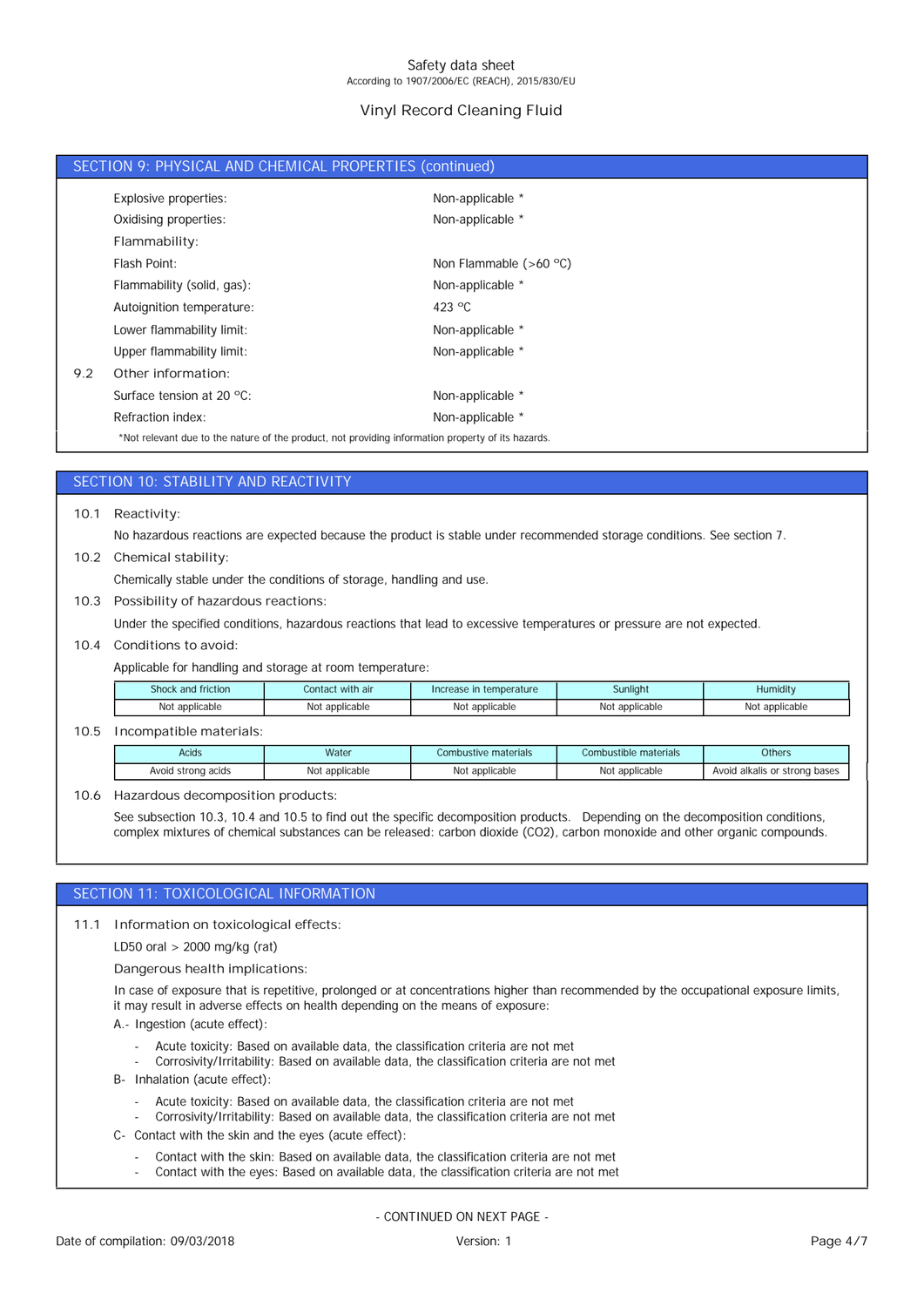# **Vinyl Record Cleaning Fluid**

#### SECTION 11: TOXICOLOGICAL INFORMATION (continued)

- D- CMR effects (carcinogenicity, mutagenicity and toxicity to reproduction):
	- Carcinogenicity: Based on available data, the classification criteria are not met
	- Mutagenicity: Based on available data, the classification criteria are not met
	- Reproductive toxicity: Based on available data, the classification criteria are not met
- E- Sensitizing effects:
	- Respiratory: Based on available data, the classification criteria are not met
	- Cutaneous: Based on available data, the classification criteria are not met
- F- Specific target organ toxicity (STOT) single exposure:
	- Based on available data, the classification criteria are not met
- G- Specific target organ toxicity (STOT)-repeated exposure:
	- Specific target organ toxicity (STOT)-repeated exposure: Based on available data, the classification criteria are not met
	- Skin: Based on available data, the classification criteria are not met
- H- Aspiration hazard:

Based on available data, the classification criteria are not met

**Other information:**

Non-applicable

**Specific toxicology information on the substances:**

Not available

## SECTION 12: ECOLOGICAL INFORMATION

The experimental information related to the eco-toxicological properties of the product itself is not available

**12.1 Toxicity:**

Not available

- Not available **12.2 Persistence and degradability:**
- Not available **12.3 Bioaccumulative potential:**
- **12.4 Mobility in soil:**

Not available

- Non-applicable **12.5 Results of PBT and vPvB assessment:**
- **12.6 Other adverse effects:**
	- Not described

## SECTION 13: DISPOSAL CONSIDERATIONS

#### **13.1 Waste treatment methods:**

| Code     | Description             | Waste class (Regulation (EU) No<br>1357/2014) |
|----------|-------------------------|-----------------------------------------------|
| 07 06 01 | Aqueous washing liquids | Non dangerous                                 |

**Type of waste (Regulation (EU) No 1357/2014):**

Non-applicable

**Waste management (disposal and evaluation):**

Consult the authorized waste service manager on the assessment and disposal operations in accordance with Annex 1 and Annex 2 (Directive 2008/98/EC). As under 15 01 (2014/955/EC) of the code and in case the container has been in direct contact with the product, it will be processed the same way as the actual product. Otherwise, it will be processed as non-dangerous residue. We do not recommended disposal down the drain. See paragraph 6.2.

**Regulations related to waste management:**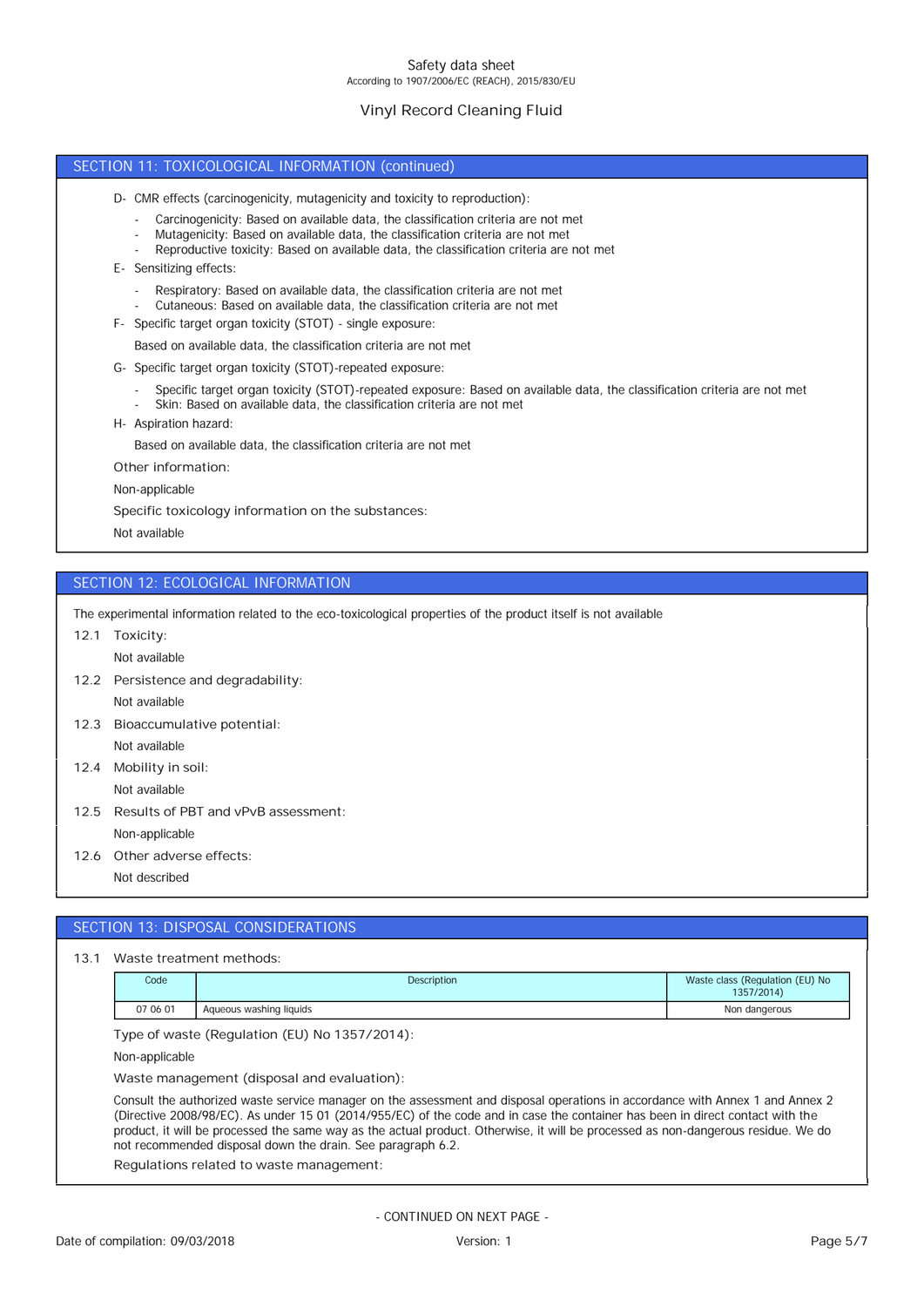# **Vinyl Record Cleaning Fluid**

## SECTION 13: DISPOSAL CONSIDERATIONS (continued)

In accordance with Annex II of Regulation (EC) n°1907/2006 (REACH) the community or state provisions related to waste management are stated

Community legislation: Directive 2008/98/EC, 2014/955/EU, Regulation (EU) No 1357/2014

## SECTION 14: TRANSPORT INFORMATION

This product is not regulated for transport (ADR/RID,IMDG,IATA)

## SECTION 15: REGULATORY INFORMATION

- **15.1 Safety, health and environmental regulations/legislation specific for the substance or mixture:**
	- Candidate substances for authorisation under the Regulation (EC) 1907/2006 (REACH): Non-applicable

Substances included in Annex XIV of REACH ("Authorisation List") and sunset date: Non-applicable

Regulation (EC) 1005/2009, about substances that deplete the ozone layer: Non-applicable

Article 95, REGULATION (EU) No 528/2012: Non-applicable

REGULATION (EU) No 649/2012, in relation to the import and export of hazardous chemical products: Non-applicable

**Limitations to commercialisation and the use of certain dangerous substances and mixtures (Annex XVII REACH, etc ….):**

Non-applicable

**Specific provisions in terms of protecting people or the environment:**

It is recommended to use the information included in this safety data sheet as data used in a risk evaluation of the local circumstances in order to establish the necessary risk prevention measures for the manipulation, use, storage and disposal of this product.

**Other legislation:**

The product could be affected by sectorial legislation

**15.2 Chemical safety assessment:**

The supplier has not carried out evaluation of chemical safety.

## SECTION 16: OTHER INFORMATION

**Legislation related to safety data sheets:**

This safety data sheet has been designed in accordance with ANNEX II-Guide to the compilation of safety data sheets of Regulation (EC) Nº 1907/2006 (Regulation (EC) Nº 2015/830)

**Modifications related to the previous Safety Data Sheet which concerns the ways of managing risks:**

Non-applicable

**Texts of the legislative phrases mentioned in section 3:**

The phrases indicated do not refer to the product itself; they are present merely for informative purposes and refer to the individual components which appear in section 3

**CLP Regulation (EC) nº 1272/2008:**

Non-applicable

**Classification procedure:**

Non-applicable

**Advice related to training:**

Minimal training is recommended to prevent industrial risks for staff using this product, in order to facilitate their comprehension and interpretation of this safety data sheet, as well as the label on the product.

**Principal bibliographical sources:**

http://esis.jrc.ec.europa.eu

http://echa.europa.eu

http://eur-lex.europa.eu

**Abbreviations and acronyms:**